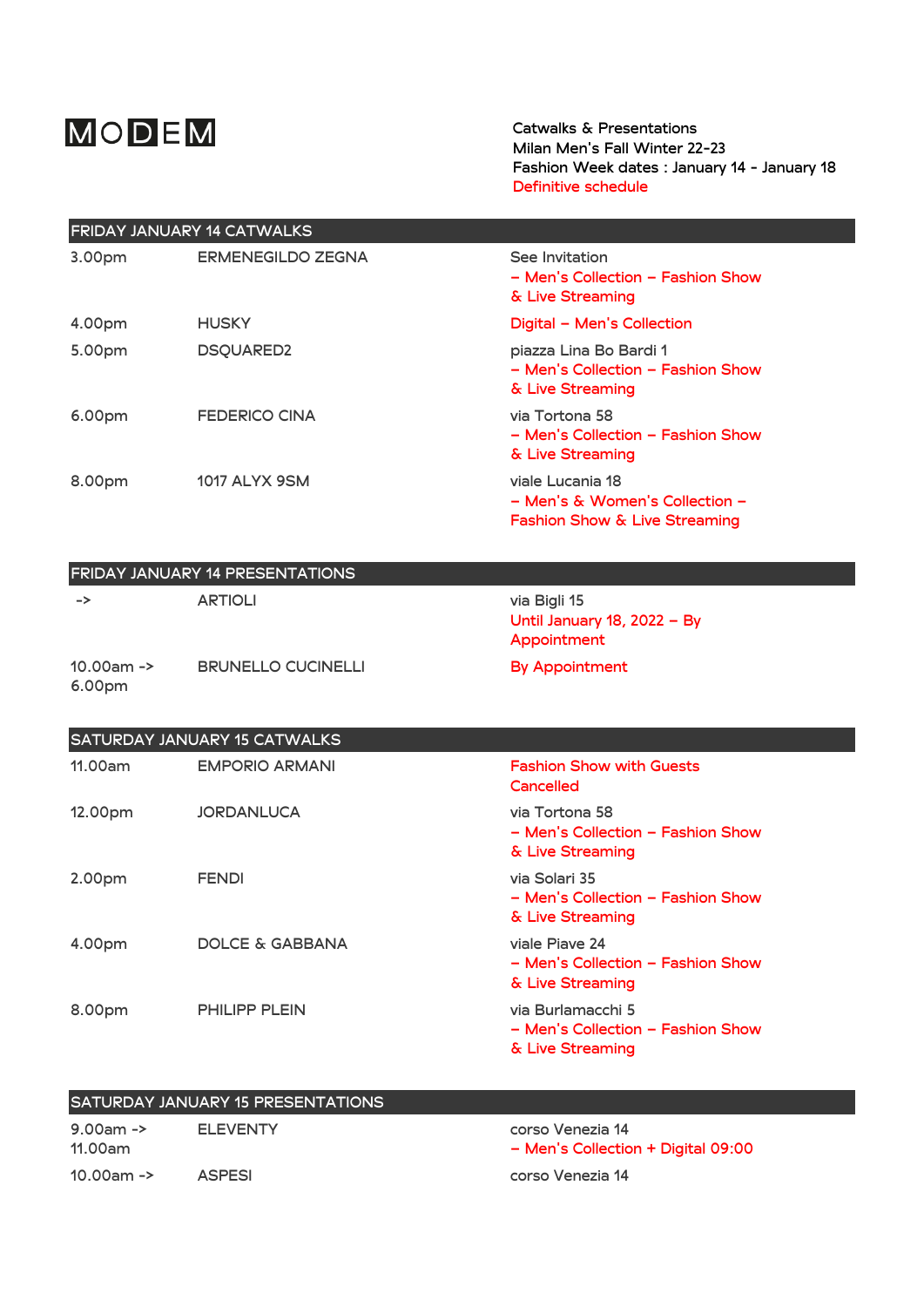## SATURDAY JANUARY 15 PRESENTATIONS 6.00pm Until January 16, 2022 – By Appointment 10.00am -> 6.00pm **BRIONI** via Santa Maria Valle 2 – Men's Collection 10.00am -> 6.00pm BRUNELLO CUCINELLI<br>
via Montello 16 – Men's Collection + Digital 11:00 10.00am -> 5.00pm **CANALI** via M. Bongiorno 13 – Until January 17, 2022 10.00am -> 3.00pm SANTONI via Montenapoleone 9 – Men's Collection + Digital 10:00 12.00pm -> 6.00pm KITON **Digital – - via Pontaccio 21** – Men's Collection + Digital 13:00 3.00pm -> 7.00pm **ANDREA INCONTRI** via Turati 14 – Men's & Women's Collection

| <b>SUNDAY JANUARY 16 CATWALKS</b> |                       |                                                                                |  |
|-----------------------------------|-----------------------|--------------------------------------------------------------------------------|--|
| 10.00am                           | <b>MAGLIANO</b>       | via G. Bellezza, 16/A<br>- Men's Collection - Fashion Show<br>& Live Streaming |  |
| 10.30am                           | <b>TOD'S</b>          | <b>Digital</b><br>- Men's Collection                                           |  |
| 12.00pm                           | <b>ETRO</b>           | via Roentgen 1<br>- Men's Collection - Fashion Show<br>& Live Streaming        |  |
| 1.00 <sub>pm</sub>                | <b>44 LABEL GROUP</b> | <b>Digital</b><br>- Men's Collection                                           |  |
| 2.00pm                            | <b>PRADA</b>          | via Lorenzini 14<br>- Men's Collection - Fashion Show<br>& Live Streaming      |  |
| 5.00pm                            | <b>PT TORINO</b>      | Men's Collection $-$ Digital                                                   |  |
| 6.00pm                            | <b>JUSTIN GALL</b>    | via Tortona 58<br>- Men's Collection - Fashion Show<br>& Live Streaming        |  |
| 8.00pm                            | <b>JW ANDERSON</b>    | <b>Digital</b><br>- Men's Collection                                           |  |

|  | <b>SUNDAY JANUARY 16 PRESENTATIONS</b> |
|--|----------------------------------------|
|  |                                        |

| ->                                  | <b>SLOWEAR</b>        | corso Sempione 2-4<br>- By Appointment                            |
|-------------------------------------|-----------------------|-------------------------------------------------------------------|
| $9.30$ am -><br>6.30pm              | <b>44 LABEL GROUP</b> | via G. Watt 5<br>$-$ Until January 21, 2022 $-$ By<br>Appointment |
| $10.00$ am -><br>1.00 <sub>pm</sub> | <b>DHRUV KAPOOR</b>   | via Tortona 58<br>- Men's Collection + Digital: 11:00             |
| $10.00$ am ->                       | <b>MISSONI</b>        | via Solferino 9                                                   |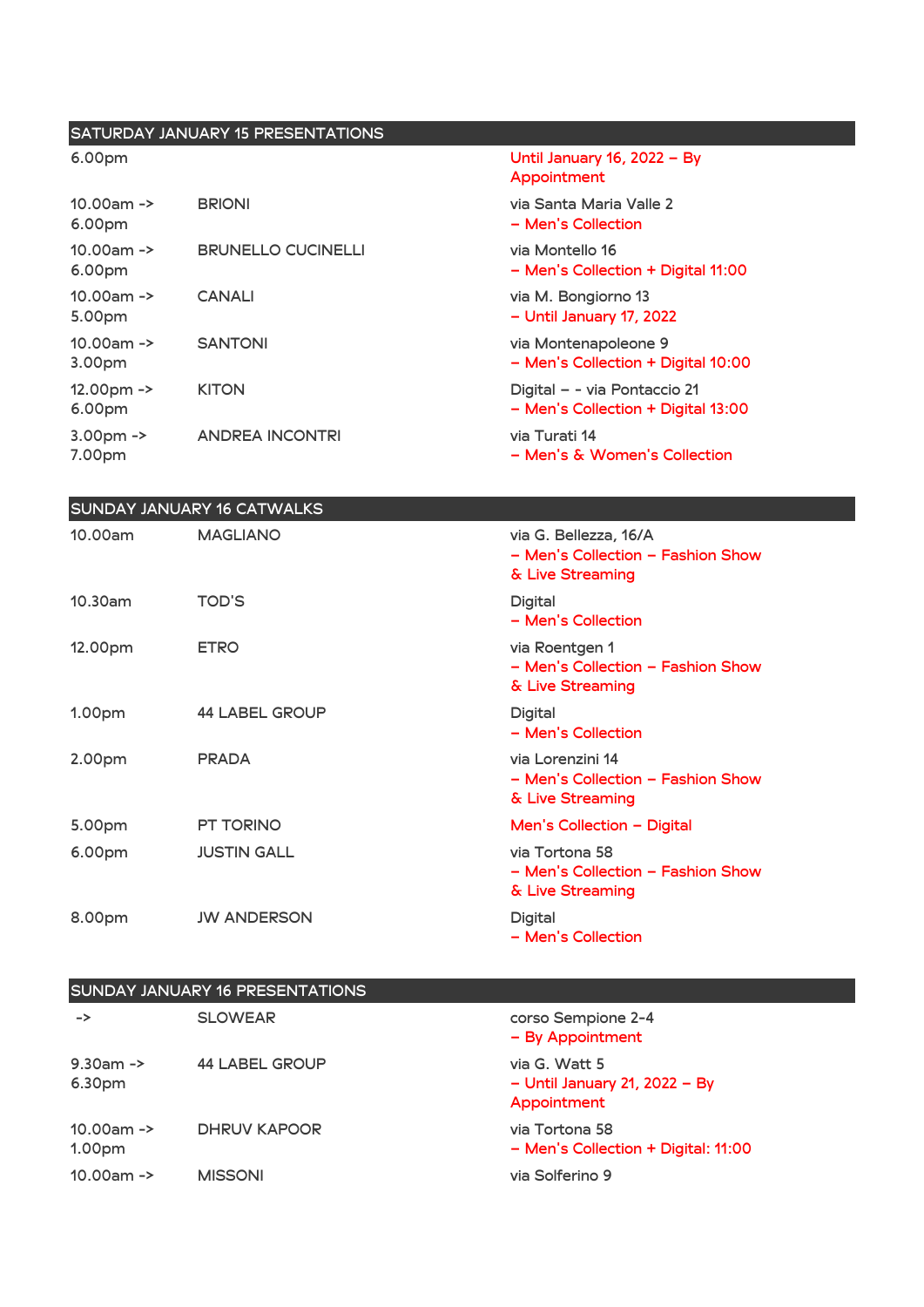| <b>SUNDAY JANUARY 16 PRESENTATIONS</b> |                      |                                                                 |
|----------------------------------------|----------------------|-----------------------------------------------------------------|
| 6.00pm                                 |                      | - Men's Collection                                              |
| $10.00$ am -><br>6.00pm                | <b>MORESCHI</b>      | via Manzoni 12<br>– Men's Collection                            |
| $3.00pm ->$<br>6.30pm                  | <b>ARDUSSE</b>       | corso Venezia 35<br>- Men's Collection + Digital 15:00          |
| $3.00pm -$<br>7.00pm                   | <b><i>CANAKU</i></b> | Alzaia Naviglio Grande 38<br>- Men's Collection + Digital 16:00 |
| $3.00pm$ -><br>6.00pm                  | <b>MSGM</b>          | viale Piceno 17<br>- By Appointment                             |
| $5.00pm$ -><br>8.00pm                  | <b>CANALI</b>        | via Clerici 10<br>– Men's Collection                            |

| MONDAY JANUARY 17 CATWALKS |                       |                                                                                    |  |
|----------------------------|-----------------------|------------------------------------------------------------------------------------|--|
| 11.00am                    | <b>DAVID CATALÁN</b>  | via Tortona 58<br>- Men's Collection - Fashion Show<br>& Live Streaming            |  |
| 12.00pm                    | <b>MIGUEL VIEIRA</b>  | via Tortona 58<br>- Men's Collection - Fashion Show<br>& Live Streaming            |  |
| 1.00pm                     | <b>VIEN</b>           | Men's Collections - Digital                                                        |  |
| 2.00pm                     | K-WAY                 | via Calabiana 6<br>– Women's & Men's Collection –<br>Fashion Show & Live Streaming |  |
| 3.00pm                     | <b>WOOLRICH</b>       | Digital + From January 17 to 18,<br>2022 (10:00-18:00) By<br>Appointment           |  |
| 4.00pm                     | <b>SPYDER</b>         | via Manin 21<br>– Women's & Men's Collection –<br>Fashion Show & Live Streaming    |  |
| 5.00pm                     | <b>MSGM</b>           | Digital<br>– Men's Collection                                                      |  |
| 6.00pm                     | <b>GIORGIO ARMANI</b> | <b>Fashion Show with Guests</b><br>Cancelled                                       |  |
| 6.00pm                     | <b>HAN KJØBENHAVN</b> | Men's Collection - Digital                                                         |  |
| 7.00pm                     | <b>GIORGIO ARMANI</b> | <b>Fashion Show with Guests</b><br>Cancelled                                       |  |

| <b>MONDAY JANUARY 17 PRESENTATIONS</b>  |                                                                   |                                                                                                    |  |
|-----------------------------------------|-------------------------------------------------------------------|----------------------------------------------------------------------------------------------------|--|
| $9.00$ am -><br>6.00pm                  | <b>JET SET</b>                                                    | Palazzo Parigi Hotel - corso di<br>Porta Nuova 1<br>- Women's & Men's Collection +<br>Digital 9:00 |  |
| $9.30$ am -><br>3.00pm<br>$10.00$ am -> | ANDREA POMPILIO PER HARMONT &<br><b>BLAINE</b><br><b>BOGLIOLI</b> | via Tortona 37<br>- Men's Collection + Digital 9:30<br>via Tortona 31                              |  |